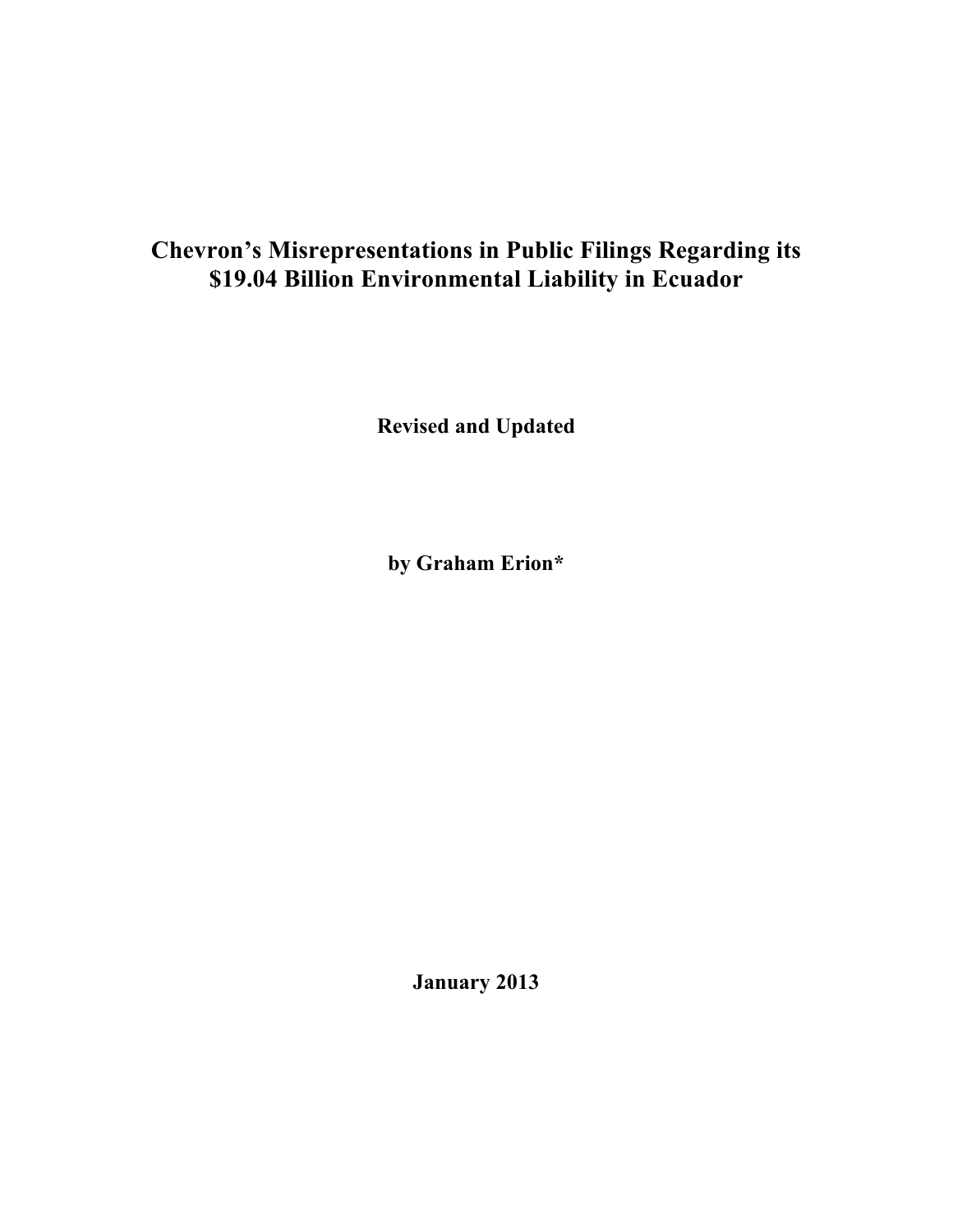## **Chevron's Misrepresentations in Public Filings Regarding its \$19.04 Billion Environmental Liability in Ecuador**

### **Summary**

A report issued in April of 2012 warned shareholders and the investor community that a \$19.04 billion final judgment against Chevron in Ecuador posed a serious risk to the company's financial position and global asset base. At the time, Chevron refused to characterize such risk as a material liability or calculate a range of loss, despite the precision of the judgment amount and the company's mandatory disclosure obligations. The judgment derives from a court finding that Chevron created an environmental disaster when it operated in Ecuador under the Texaco brand from 1964 to 1992.

Nine months later, it is simply undeniable that the risk has grown substantially: over \$15 billion of Chevron assets in four countries are now the subject of seizure actions, and \$2 billion of Chevron assets in Argentina already have been frozen and are unavailable to the company or its subsidiaries. Yet Chevron insisted in its third quarter disclosure that there is "no basis for management to estimate a reasonably possible loss (or a range of loss)" associated with the final Ecuador judgment. (By comparison, BP calculated a specific range of loss in 2010 for the Deep Water Horizon spill long before any legal cases against it were resolved.) The thin reed of credulity that Chevron was stretching last April has now resoundingly snapped. The evidence strongly suggests the company is openly lying to its shareholders and to regulators.

A growing number of institutional Chevron shareholders have demanded more fulsome and honest disclosure from the company about the Ecuador liability. In May, Chevron shareholders representing over \$580 billion in assets under management urged Watson to rectify the company's misleading disclosures and to consider all options to end the controversy, including settlement.<sup>1</sup> At the Chevron's 2012 annual meeting,  $38\%$  of Chevron shares (representing \$73 billion of Chevron stock) embraced a resolution to strip Watson of his dual CEO/Chair roles largely because of ongoing problems with the Ecuador lawsuit.<sup>2</sup> Two other shareholder resolutions at the Chevron annual meeting citing the Ecuador case also received significant support.<sup>3</sup> Chevron management subsequently refused to grant a meeting to shareholders concerned about the Ecuador case, leading to a series of formal requests by a number of shareholders and by a member of the United States Congress that the SEC investigate Watson and his management team to determine whether they are misleading regulators and investors. 4

 <sup>\*</sup> Graham Erion has an LL.M. (*Kent Scholar*) from Columbia University in New York and a LL.B. from Osgoode Hall Law School in Toronto, Canada. Prior to advising the rainforest communities in Ecuador, he practiced corporate and securities law at two major Canadian law firms. He is licensed to practice law

in Ontario and New York.<br><sup>1</sup> http://www.osc.state.ny.us/press/releases/may12/investor\_letter.pdf

<sup>&</sup>lt;sup>2</sup> http://www.chevron.com/documents/pdf/chevron2012proxyvotingresults.pdf<br> $\frac{3 \text{ } \text{Hilb}}{ \text{ } \text{Hilb}}$ 

<sup>4</sup> http://www.law360.com/environmental /articles/348936/sec-should-probe-chevron-over-18b-rulinghouse-rep-says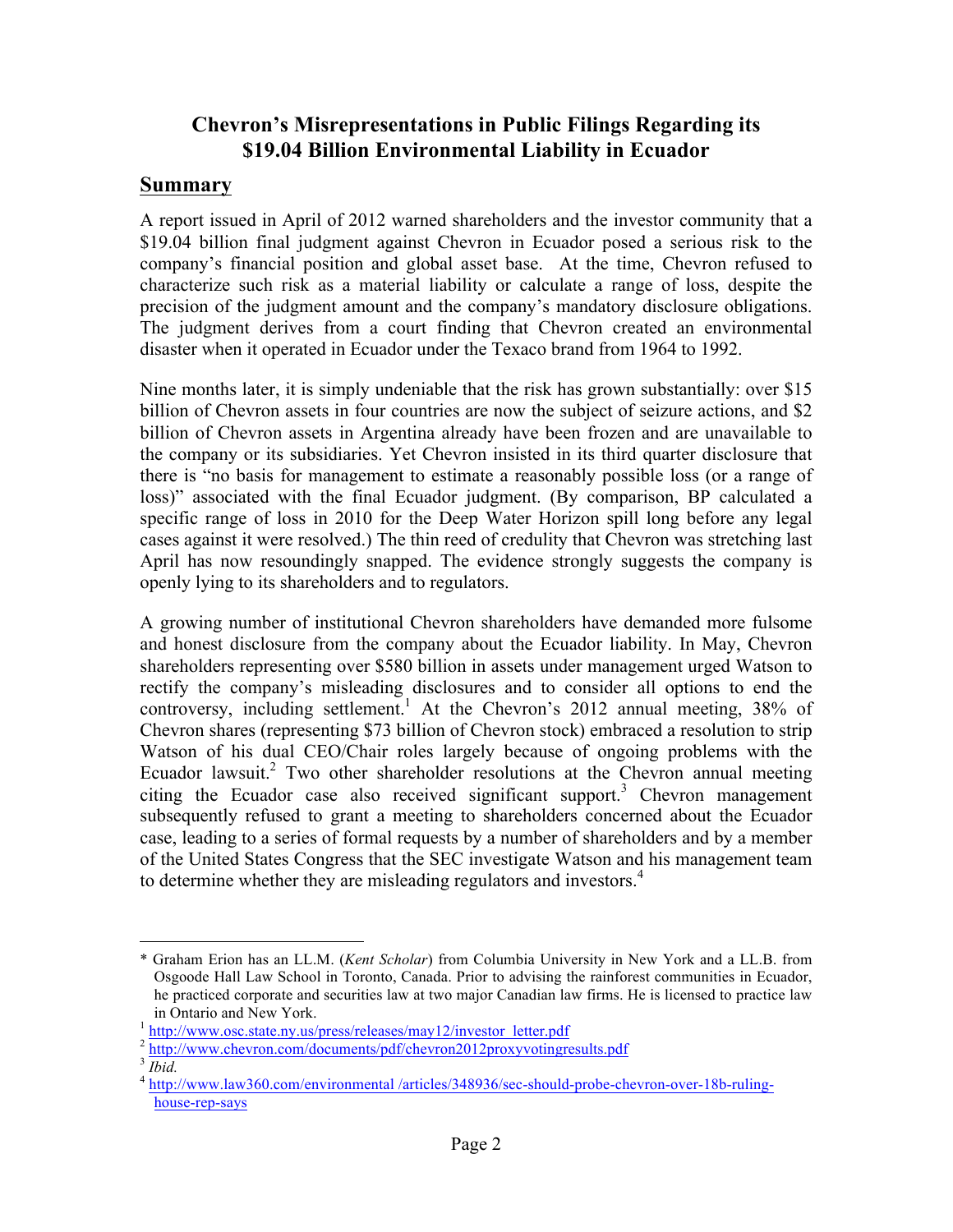### **Background**

Chevron is the defendant in a 19-year litigation brought by 30,000 rainforest residents over environmental contamination in Ecuador. The case, *Aguinda v. ChevronTexaco,*  originally was filed in the Southern District of New York in 1993 but was transferred to Ecuador in 2002 at Chevron's request. On February 14, 2011, the Superior Court of Nueva Loja in Ecuador issued a decision ordering the company to pay \$8.646 billion in actual damages, an additional USD \$8.646 billion in quasi-punitive damages (which could be waived if Chevron apologized for the contamination), and an additional amount equal to ten percent (10%) of the actual damages (\$864.6 million) to be paid to the Claimants' representative group pursuant to an Ecuadorian "citizen suit" provision similar to those found in numerous U.S. environmental and civil rights statutes.<sup>5</sup> Both parties appealed the decision in Ecuador. On January 3, 2012, the Ecuador appeals court confirmed the lower court ruling and upheld the entirety of the judgment.<sup>6</sup> In July 2012, the final judgment amount against Chevron was assessed at \$19.04 billion.

Because Chevron refused to post a bond to suspend enforcement, the Ecuador appellate court finalized the judgment that can now be enforced against Chevron assets anywhere in the world. On May 30, the rainforest communities in Ecuador filed their first judgment enforcement action targeting assets of Chevron subsidiaries in Canada, estimated to be worth more than \$12 billion. In June, the plaintiffs filed a second enforcement action in Brazil, where Chevron subsidiaries have at least \$3 billion in assets. (Chevron is also facing a \$22 billion liability in Brazil for misleading authorities regarding a spill in November 2011.<sup>7</sup>) On October 15, the trial court in Ecuador issued an asset seizure covering an estimated \$200 million worth assets in Ecuador (belying the company's longstanding boast that it had safely removed all its assets from Ecuador), $\delta$  plus ordering a freeze on the company's assets in Argentina and Colombia pursuant to an international treaty called the *Latin American Convention on the Execution of Preventative Measures*.

On November 7, 2012, the Commercial Court of Justice in Argentina, acting under the aforementioned treaty, froze Chevron assets worth an estimated \$2 billion. The court garnished 40% of Chevron's key revenue streams, meaning that hundreds of millions of dollars is now flowing into a court-supervised escrow account instead of Chevron's coffers. As the Argentina order applies to the entire amount of the Ecuador judgment (\$19.04 billion), any additional investments Chevron makes in Argentina – including a

 <sup>5</sup> A summary of the judgment is available here: http://chevrontoxico.com/assets/docs/2011-02-14 summary-of-judgment-Aguinda-v-ChevronTexaco.pdf. The court found actual damages to include \$5.4 billion for remediation of soil, \$600 million for addressing groundwater contamination, \$200 million for restoration of native flora and fauna, \$150 million for delivery of potable water, \$1.4 billion to augment the healthcare system to respond to health issues (excluding cancer), \$800 million to address past and future excess cancer deaths in the affected area and \$100 million to address cultural impacts of the indigenous groups.<br><sup>6</sup> An English translation of the judgment is available here: http://chevrontoxico.com/assets/docs/2012-01-

 $\frac{03\text{-appeal-decision-english.pdf}}{8 \text{ http://www.bloomberg.com/news/2012-05-10/chevron-brazil-split-shows-drillers-still-trip-in-crises.html}}$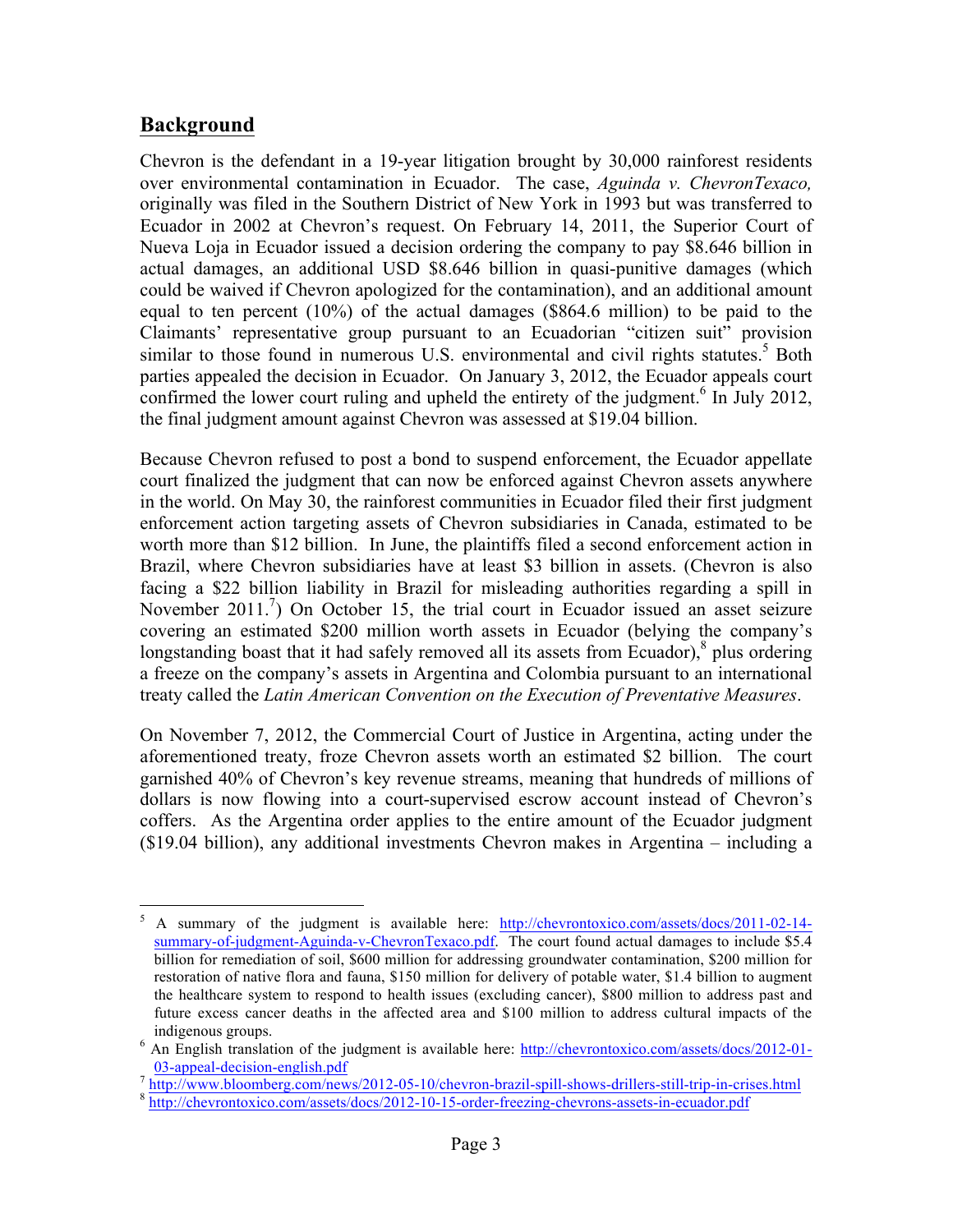planned \$1.8 billion investment in building new oil wells over the next three years – will be subject immediately to the freeze order.<sup>9</sup>

In addition to the estimated \$15 billion in Chevron assets now exposed to possible seizure or freeze orders, Chevron's litigation position has worsened considerably in the United States. In October 2012, in a heavily-publicized decision, the U.S. Supreme Court refused to hear Chevron's challenge to a unanimous appellate court decision that had nullified the crown jewel of Chevron's defense – an illegal "injunction" from a New York trial judge that had purported to block worldwide enforcement of the Ecuador judgment.<sup>10</sup> The injunction was premised on a false narrative, pieced together from distorted snippets of documents and videos, that the company was the victim of an elaborate "fraud." This chimera has now come apart at the seams, with no less than 19 U.S. courts refusing to rule in Chevron's favor that the Ecuador judgment was illegitimate.<sup>11</sup>

Despite these numerous setbacks, Chevron has refused to materially amend its disclosure of the risks posed by the final Ecuador judgment. As the information below makes clear, Chevron's approach to its obligations in this area seems to become ever more outdated and distorted in each subsequent public filing. The failure of Chevron's management team to meet its legal obligations further exposes the company to possible regulatory investigations and additional liability for shareholders.

Recent public statements suggest that company executives, including Watson, have become so emotionally invested in inflicting retribution on the plaintiffs that they have lost the ability to rationally appreciate the extant risk and guide the company responsibly. In a recent live-streamed interview at the Council on Foreign Relations, Watson vehemently insisted he could not simply "settle the problem and move on" because the plaintiffs were "criminals" and that if Chevron settled with them, "they will laugh at me." (Watson also proclaimed that Chevron was "winning in the court of the public opinion" regarding the Ecuador matter even though recent news accounts document a strong downward trend line for the company.) The problem may be compounded by the fact that Watson and other Chevron executives have numerous personal conflicts of interest regarding the Ecuador litigation. For example, as Chevron's Chief Financial Officer in 2000, Watson played a key role in vetting the merger with Texaco, and responsibility for failing to appreciate the extent of the Ecuador liability arguably lies with him personally.

## **1. Refusal to Disclose the Material Impact of Enforcement Actions**

In its third quarterly report to the SEC for 2012, filed on November 6, Chevron noted that the plaintiffs filed enforcement actions to seize company assets in Canada and Brazil. It also noted the October  $15<sup>th</sup>$  embargo order from Ecuador to seize Chevron assets in Ecuador, Argentina and Colombia. However, in terms of analysis of these actions,

 <sup>9</sup> http://www.nasdaq.com/article/chevron-subsidiaries-in-argentina-appeal-embargo-order-20121109-  $\frac{01176\text{#.} ULOp14b1Fr4}{\frac{http://www.bbc.co.uk/news/world-us-canada-19892561}{11} \cdot \frac{http://www.bbc.co.uk/news/world-us-canada-19892561}{http://chevrontoxico.com/assets/docs/2012-chevrons-loss.pdf}}$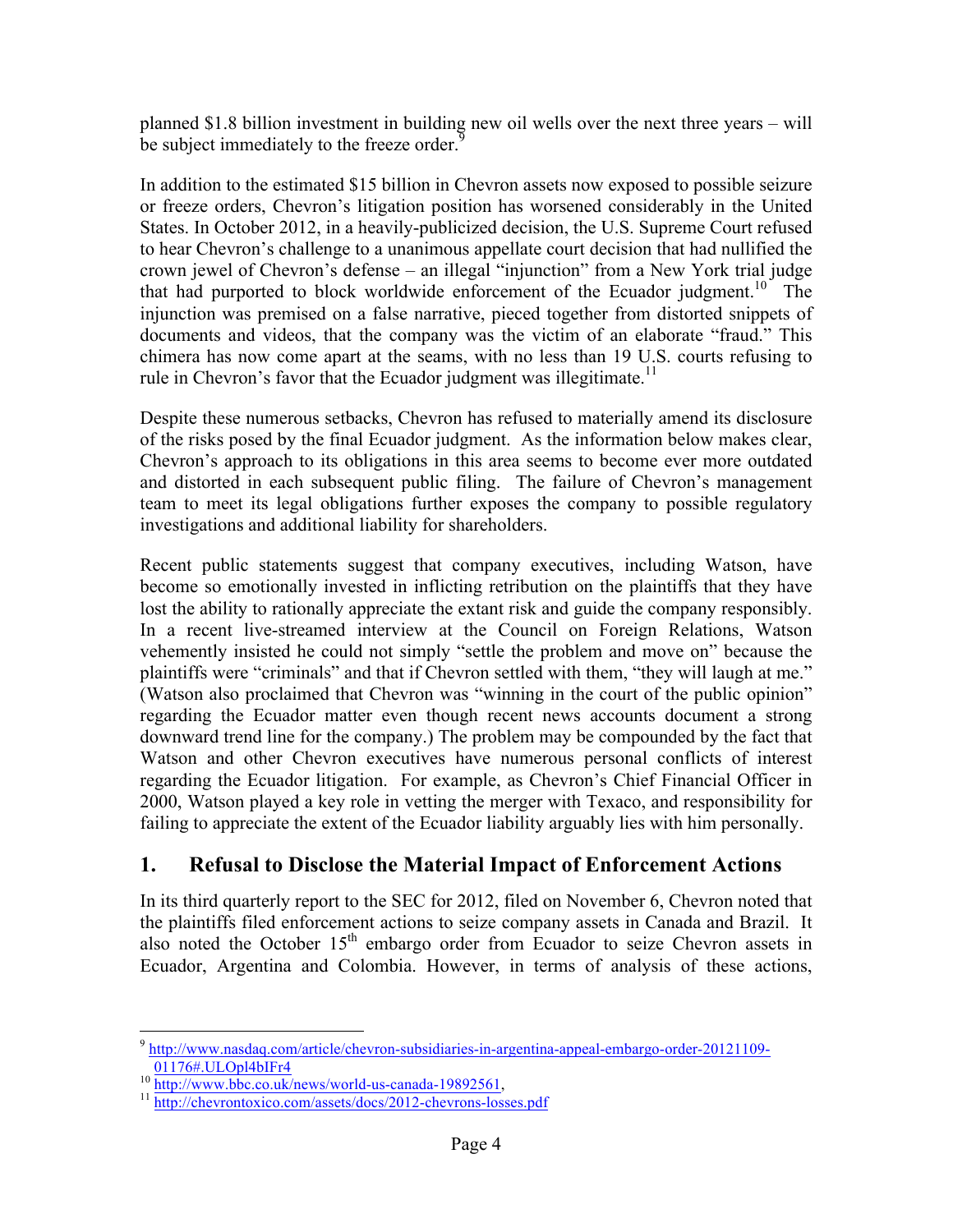Chevron reiterated its position that it is unable to assess the risk posed by the judgment because:

Chevron cannot predict the timing or ultimate outcome of the appeals process in Ecuador or any enforcement action. Chevron expects to continue a vigorous defense of any imposition of liability in the Ecuadorian courts and to contest and defend any and all enforcement actions.<sup>12</sup>

Chevron's disclosure omits any discussion or analysis of the impact of the enforcement actions. In a different and less public context, however, Chevron has carefully considered the various risks posed by the Ecuadorian judgment and has assessed them to be very serious indeed. In 2011, Chevron Deputy Comptroller Rex Mitchell stated in a sworn affidavit to a New York federal court that:

The seizure of Chevron assets, such as oil tankers, wells, or pipelines, in any one of these countries, would disrupt Chevron's supply chain and operations; and seizures in multiple jurisdictions would be more disruptive…[The] Defendants' campaign to seek seizures anywhere around the world and generate maximum publicity for such acts *would cause significant, irreparable damage to Chevron*. Unless it is stopped, Defendants' announced plan to cause disruption to Chevron's supply chain is likely to cause *irreparable injury to Chevron's business reputation and business relationships that would not be remediable by money damages.* 13

Yet this "irreparable harm" Chevron would suffer from enforcement actions and asset seizures has never been disclosed, much less discussed, in Chevron's filings to regulators. There is another vivid example of Chevron's dual track of disclosing its real risks to courts where few are watching, and hiding them in its public filings intended for investors and the financial markets. Chevron's lead outside counsel on the Ecuador matter, Randy Mastro, recently pleaded before a New York judge that the risk of enforcement and seizure actions against Chevron is nothing less than a "nightmare" for the company. Mastro said:

So we are definitely right now in a position of that nightmare is here, irreparable harm is imminent... [We] are facing the ultimate Sword of Damocles, and it is over our heads…The Sword of Damocles is not over our heads, it's touching our foreheads $14$ 

<sup>&</sup>lt;sup>12</sup> Chevron Corp. Form 10-Q for the quarterly period ended September 30, 2012 (filed November 6, 2012) at p. 16 (hereafter "10-O")

<sup>&</sup>lt;sup>13</sup> Chevron Corp. v. Steven Donziger, et al, *(S.D.N.Y., Case No. 11-CV-0691), Declaration of Rex J. Mitchell in Support of Chevron Corporation's Motion for a Preliminary Injunction*, filed 5 Feb 2011 at paragraphs 7; 10. (emphasis added) Available at: http://chevrontoxico.com/assets/docs/2011-02-15-

mitchell-declaration.pdf <sup>14</sup> *Chevron Corp. v. Steven Donziger, et al,* (S.D.N.Y., Case No. 11-CV-0691), moving party's oral argument, transcript pages 11-12; 73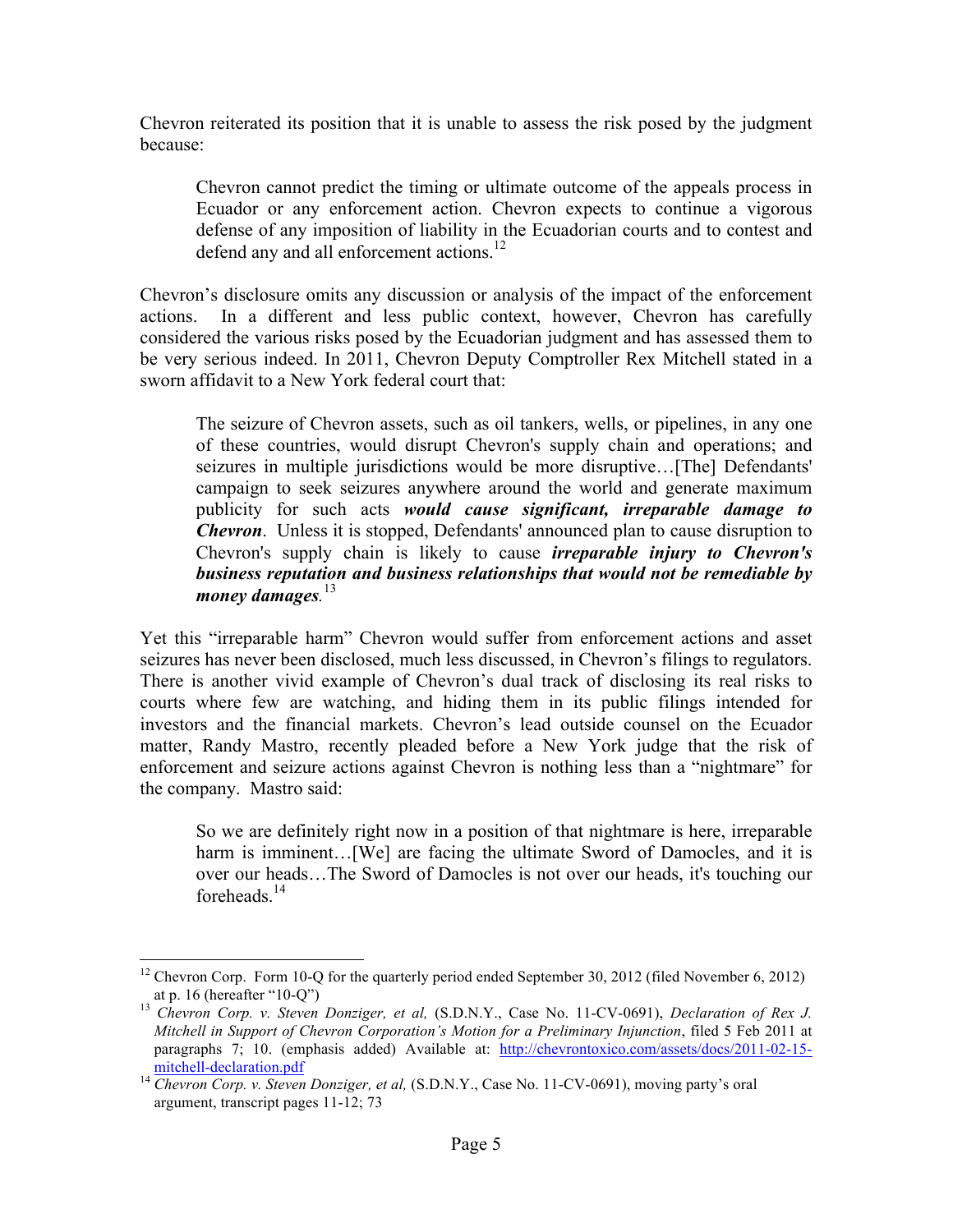Whether one characterizes the risk as "irreparable harm" or the "Sword of Damocles", Chevron's internal assessment of the risks of enforcement clearly meets the materiality test for public disclosure. This test, as defined by the U.S. Supreme Court, requires disclosure of material information if investors would regard such information as altering the "total mix" of information required to make an informed investment decision.<sup>15</sup> By not disclosing its true appreciation of the "Sword of Damocles" risk Chevron faced from enforcement actions before those actions were initiated, Chevron effectively prevented its shareholders from making an informed decision to sell their shares *before* the harm began to occur. This is at minimum a *prima facie* violation of the federal Securities Act of 1934.

Though any number of factors can affect a company's stock price, it is notable that Chevron stock significantly under-performed its three closest industry peers (ExxonMobil, BP and Shell) in the month immediately following the release of the asset seizure/freeze order on October 15. Chevron's stock dropped more than 10% during this period, or double the drop of its three closest peers, as illustrated by the following graph.



Source: Yahoo! Finance

In this time period, investors finally had access to public information about the "irreparable damage" posed by the seizure/freeze order that Chevron already had quietly admitted in court. For example, *Platts Oilgram*, a leading oil industry trade publication, reported on November 13, 2012 that Chevron's plans for major new investments in Argentina - including the drilling of 120 new oil wells over the next three years at a cost of \$1.8 billion – could be scuttled by the new embargo. Platt's also reported that the freeze order in Argentina could have a "major impact on Chevron becoming a partner

 <sup>15</sup> *TSC Industries, Inc. v. Northway, Inc*., 426 U.S. 438, 96 S.Ct. 2126, 48 L.Ed. 2d 757 (1976); *Basic Incorporated v. Levinson*, 485 U.S. 224. 108 S.Ct. 978, 99 L.Ed. 2d. 194 (1988).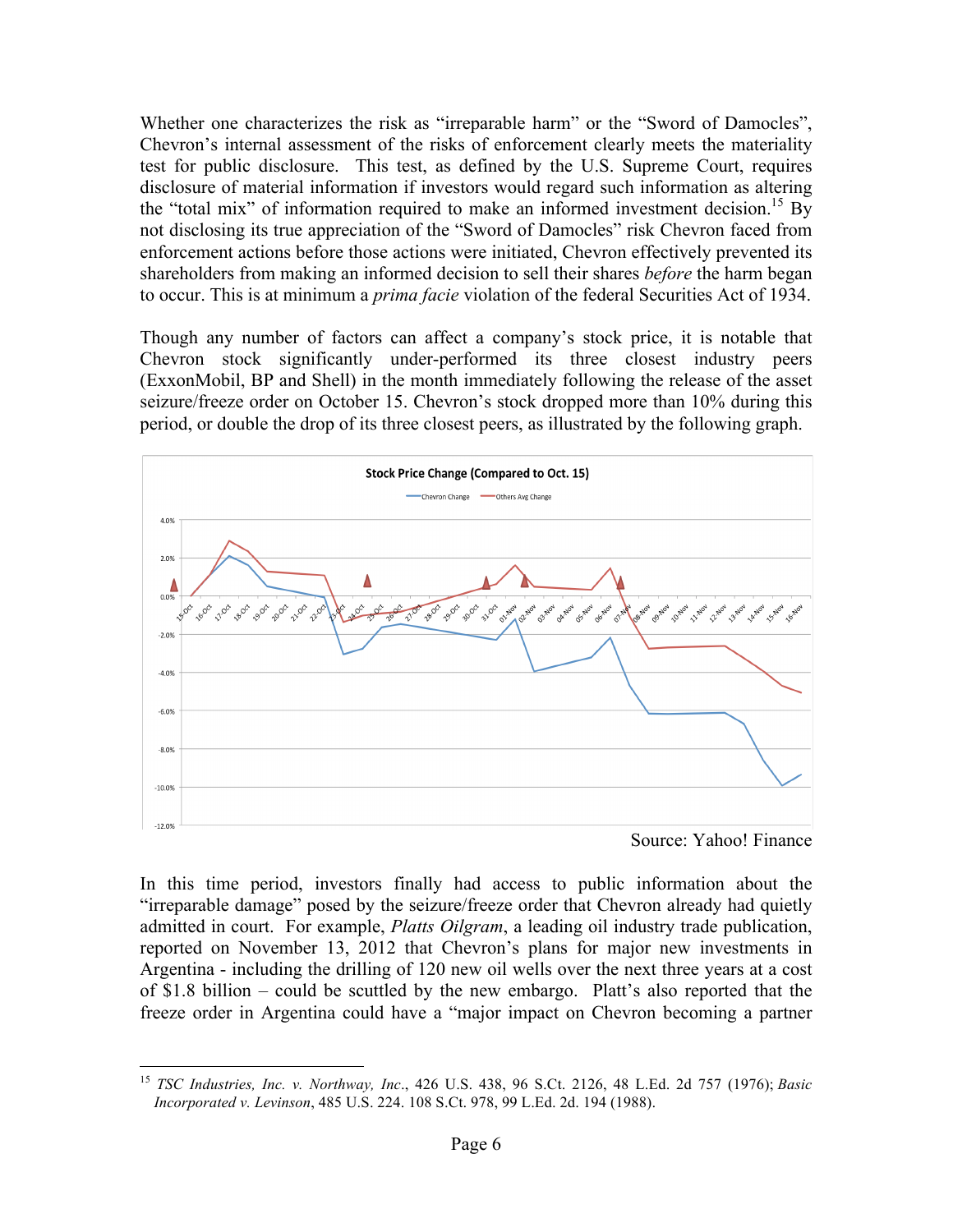with YPF in Vaca Muerta," according to the former national energy secretary of the country. $16$ 

Chevron also misleads its shareholders when it claims it "has no assets in Ecuador."<sup>17</sup> This assertion was exposed to be a complete falsehood when the Ecuador trial court in fact seized valuable Chevron assets in the form of bank accounts, licensing and royalty revenue streams, and a \$96 million arbitration award receivable by Chevron from Ecuador's government.<sup>18</sup> While \$200 million may not normally be considered material to a company with roughly \$250 billion in annual revenue, it could be very material to the ability of the plaintiffs to potentially fund further enforcement and collection efforts to collect the full amount of the \$19.04 billion judgment. Given the larger context, \$200 million in assets is likely more than enough to alter the "total mix" of information investors would want when evaluating whether there are "no assets in Ecuador" available to the plaintiffs.

## **2. Refusal to Disclose Possible Loss or Range of Loss**

In addition to withholding material assessments of risks, Chevron also appears to be breaching securities regulations through its refusal to disclose possible future losses or a even a range of loss associated with the Ecuador judgment. In each of its public filings for the past four years, Chevron has maintained:

Management does not believe an estimate of a reasonably possible loss (or a range of loss) can be made in this case…the highly uncertain legal environment surrounding the case provides no basis for management to estimate a reasonably possible loss (or a range of loss).<sup>19</sup>

Chevron continues to draw this conclusion despite the fact the \$19.04 billion judgment rendered against it was affirmed on appeal and the recent seizure orders cover very precise amounts of assets. Chevron's only excuse for withholding this estimate relies on its self-serving assessment of "defects" in the Ecuador judgment itself, including a 2008 expert report on damages submitted to the Ecuador court that Chevron claims was fraudulent. But both the Ecuadorian trial court and appellate panel considered all of Chevron's arguments on the same alleged "defects" and rejected Chevron's contentions. As a general matter, enforcement jurisdictions do not allow defendants to re-litigate issues that were raised and addressed in the jurisdiction rendering the judgment, meaning that the alleged "defects" on which Chevron relies will play little or no role in the enforcement stage of the process now underway.

Even with its "defects" excuse, Chevron still appears to be in violation of the loss contingency disclosure rules in the United States that are governed by the Financial

 <sup>16</sup> "Chevron's Argentina units appeal embargo case" *Platts Oilgram* online: http://chevrontoxico.com/assets/docs/2012-11-platts-articles.pdf <sup>17</sup> 10-Q, *supra* note 12 at p. 16. <sup>18</sup> *Supra* note 8 <sup>19</sup> 10-Q, *supra* note 12 at p. 15.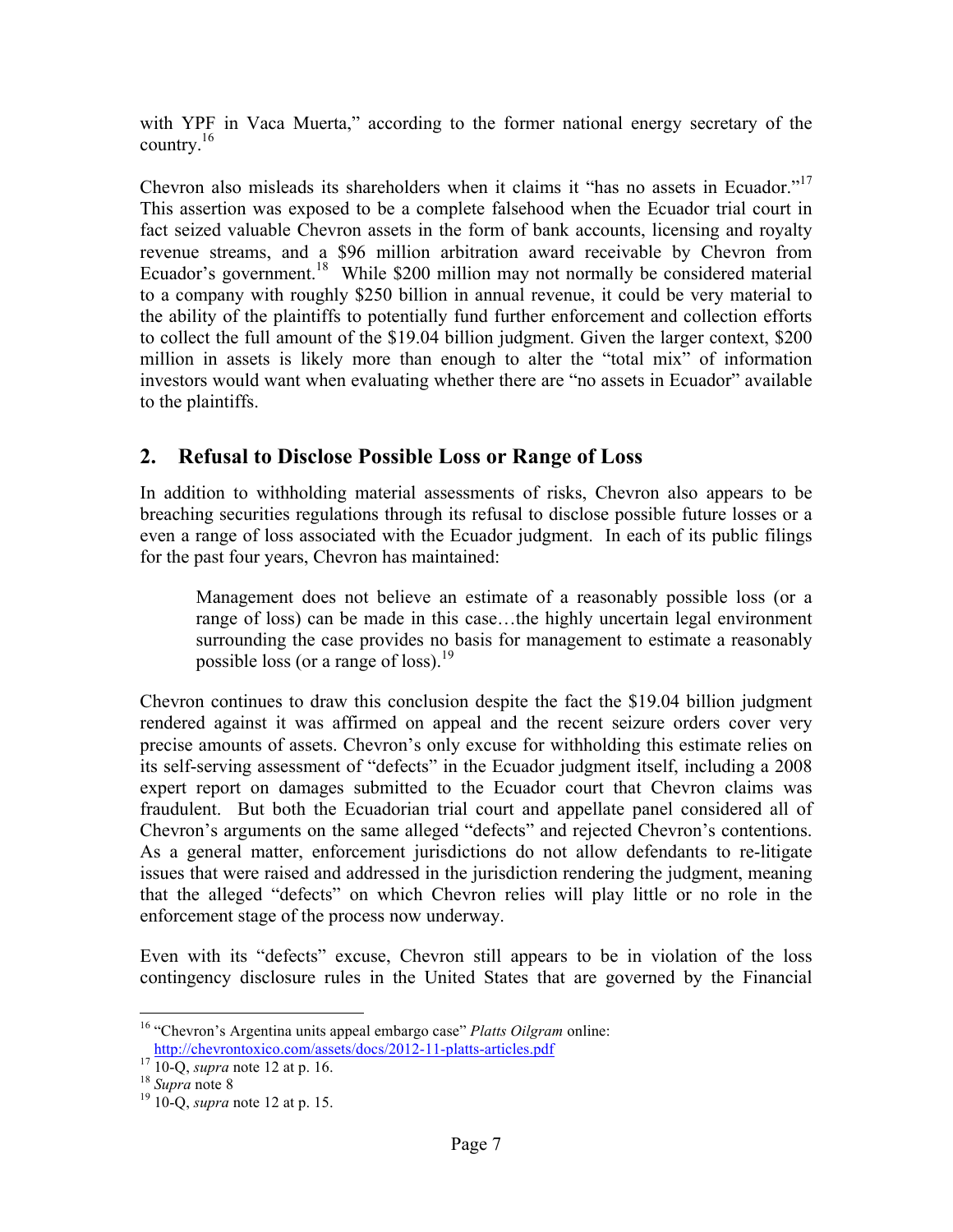Accounting Standards Board's 1975 Standard No. 5 – "Accounting for Contingencies". This standard requires an estimate from a loss contingency (which includes litigation) if it is probable that an asset has been impaired or a liability has been incurred at the date of the financial statements *and* the amount of loss can be reasonably estimated.<sup>20</sup> It should also be noted from the FASB standard that the term "reasonably possible" refers to whether the chance of the future event occurring is more than remote but less than likely.

Under the FASB standard, Chevron clearly must provide a loss contingency for the Ecuador litigation. The Ecuador judgment was affirmed on appeal and is now enforceable. The possibility of enforcement is certainly more than remote, especially given that a freeze order has been issued covering Chevron assets in Argentina. And once again, in settings that are not readily accessible by investors, Chevron has in fact calculated an estimate of loss related to the Ecuador judgment -- albeit for the absurdly low amount of \$200 million. This estimate proves that Chevron can engage in loss contingency calculations, though this figure could amount to perjury considering that Chevron already has spent several times this amount on its legal defense, and already has \$200 million of company assets in the process of seizure in Ecuador with billions more frozen or in the process of potentially being seized.

By way of comparison, BP calculated a \$37.2 billion loss contingency in its financial statements following the Deep Water Horizon spill in 2010—at a time well before there was any legal settlement for the many claims against the company. <sup>21</sup> By contrast, Chevron has continued to withhold a loss contingency despite having a precise enforceable judgment in place. The BP example captures the irrationality of Chevron's \$200 million loss estimate; Chevron intentionally discharged 85 times more crude oil in the streams, rivers and soil of Ecuador's rainforest than BP accidentally spilled in the Gulf of Mexico. Yet BP has publicly estimated \$37 billion in loss contingency, which is approximately 185 times greater than what Chevron has estimated in Ecuador.

Investors clearly deserve a more complete loss contingency calculation from Chevron that takes into account the size of the judgment, the seizure orders issued against the company, the likelihood of successful enforcement actions around the world, and how such actions could encumber Chevron assets and put the company at a competitive disadvantage when seeking new business around the world.

## **3. Selective Disclosure of Court Rulings**

Chevron's misrepresentations also extend to its failure to properly disclose adverse court rulings in the Ecuador litigation. In fact, it appears Chevron deliberately "spins" or even lies about unfavorable court rulings to minimize the negative impact. It is indisputable that Chevron has not disclosed the extent to which its litigation position has worsened considerably in recent months.

<sup>&</sup>lt;sup>20</sup> FAS 5 – Accounting For Contingencies at paragraph 8. Online:  $\frac{http://www.fasb.org/pdf/fas5.pdf}{http://www.bb.com/genericaticle.do?categoryId=2012968&contentId=7073667}$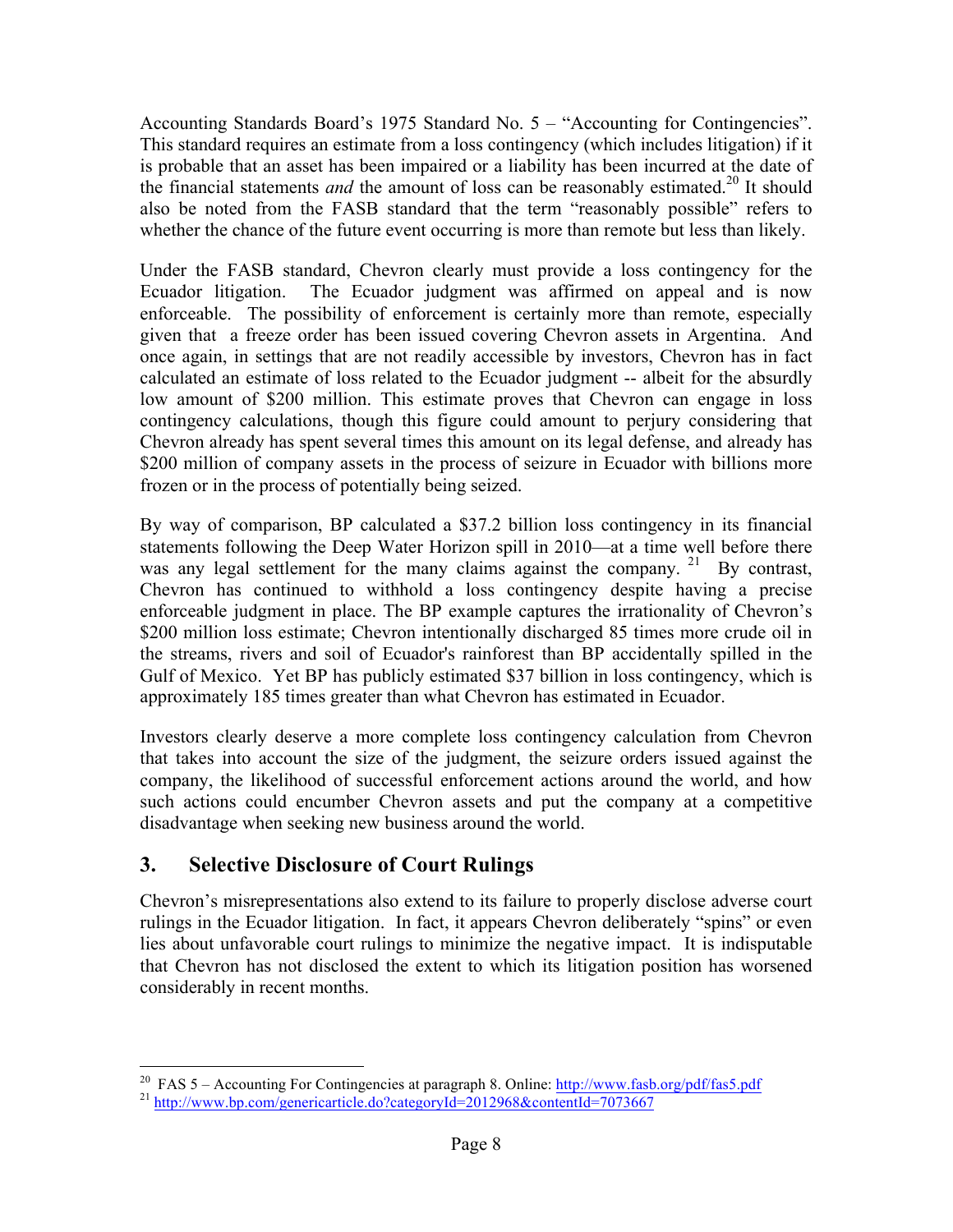For example, Chevron discloses in detail an interim award issued by a private investment arbitration panel that purports to direct the Republic of Ecuador to take all measures necessary to suspend the enforcement and recognition of the judgment against Chevron.<sup>22</sup> However, Chevron fails to disclose that the rainforest communities are not a party to this proceeding and are not bound by the ruling. Chevron also fails to disclose that there is a dispute about whether the arbitration panel has the legal authority to act in this fashion; that the Republic of Ecuador has repeatedly refused to comply with the ruling on the grounds it violates Ecuador's Constitution and international law; and, that the U.S. federal appellate court in New York twice has ruled that the investor arbitration has no bearing on the ability of the rainforest communities to enforce their judgment anywhere in the world.23 The Ecuador Appellate Court cited these rulings in rejecting the interim award; though this also has not been disclosed by Chevron. These developments are material to investors in evaluating Chevron's claims that the investment arbitration limits Chevron's exposure to the  $$19.04$  billion award.<sup>24</sup>

Chevron also appears to be misleading investors regarding the merits of its civil *Racketeer Influenced and Corrupt Organizations* (RICO) lawsuit in New York against the Ecuadorian plaintiffs and their counsel. Chevron has continued to state in its public filings that it is using RICO to seek relief that includes "a declaration that any judgment against Chevron in the Lago Agrio litigation is the result of fraud and other unlawful conduct and is therefore unenforceable.<sup>225</sup> While the company later admits that the Second Circuit Court of Appeals dismissed its claim in its entirety, it still claims in the same filing that it is still "seeking" the very relief that was deemed illegal.

Worse still, Chevron refused to disclose that the U.S. Supreme Court summarily rejected its appeal of the Second Circuit's ruling on October 9, 2012, or nearly a month before the release of the third quarter 10-Q. This means that Chevron has no ability to use its RICO claims as a basis for injunctive relief on enforcement, despite its claims to investors that it is still seeking such relief. Given Chevron's internal assessment of the risks associated

<sup>&</sup>lt;sup>22</sup> For further background on Chevron's illegitimate use of the BIT process in this instance, see letter from Andean Commission of Jurists to United Nations Secretary General Ban Ki-moon expressing alarm at Chevron's tactics, available here: http://chevrontoxico.com/assets/docs/2012-02-10-caj-letter-to-un.pdf

<sup>&</sup>lt;sup>23</sup> See. e.g., *Chevron Corporation v. Naranjo*, Docket Nos. 11-1150-cv (L) 11-1264 (Con), (2d Cir. Jan. 26, 2012), at 27: "The [Lago Agrio Plaintiffs] hold a judgment from an Ecuadorian court. They may seek to enforce that judgment in any country in the world where Chevron has assets"; and *Republic of Ecuador v. Chevron Corporation*, Docket Nos. 10-1020-cv (L) 10-1026 (Con), (2d Cir. March 17, 2011): "Plaintiffs are not parties to the [Bilateral Investment Treaty], and that treaty has no application to their claims, their dispute with Chevron therefore cannot be settled through BIT arbitration."

<sup>&</sup>lt;sup>24</sup> Chevron investors might also be interested to know that Ecuador's government is on solid legal ground in rejecting interference by the arbitration panel in its sovereign judicial system. Its position on the matter is exactly the same as that taken by the United States government, which rejects orders from international bodies that require it to violate the separation of powers doctrine and interfere in its judiciary. See, e.g., *Medellin v. Texas*, 552 U.S. 491 (2008) (order of the International Court of Justice does not require President, or give him authority, to act beyond traditional separation of powers bounds; *Loewen Group v. United States*, ICSID Case No. ARB(AF)/98/3 (Jan. 5, 2001) (noting U.S. position that "the claim is not arbitrable because the judgments of domestic courts in purely private disputes are not . . . within the scope of [international arbitration]"). <sup>25</sup> 10-Q, *supra* note 12 at p. 16.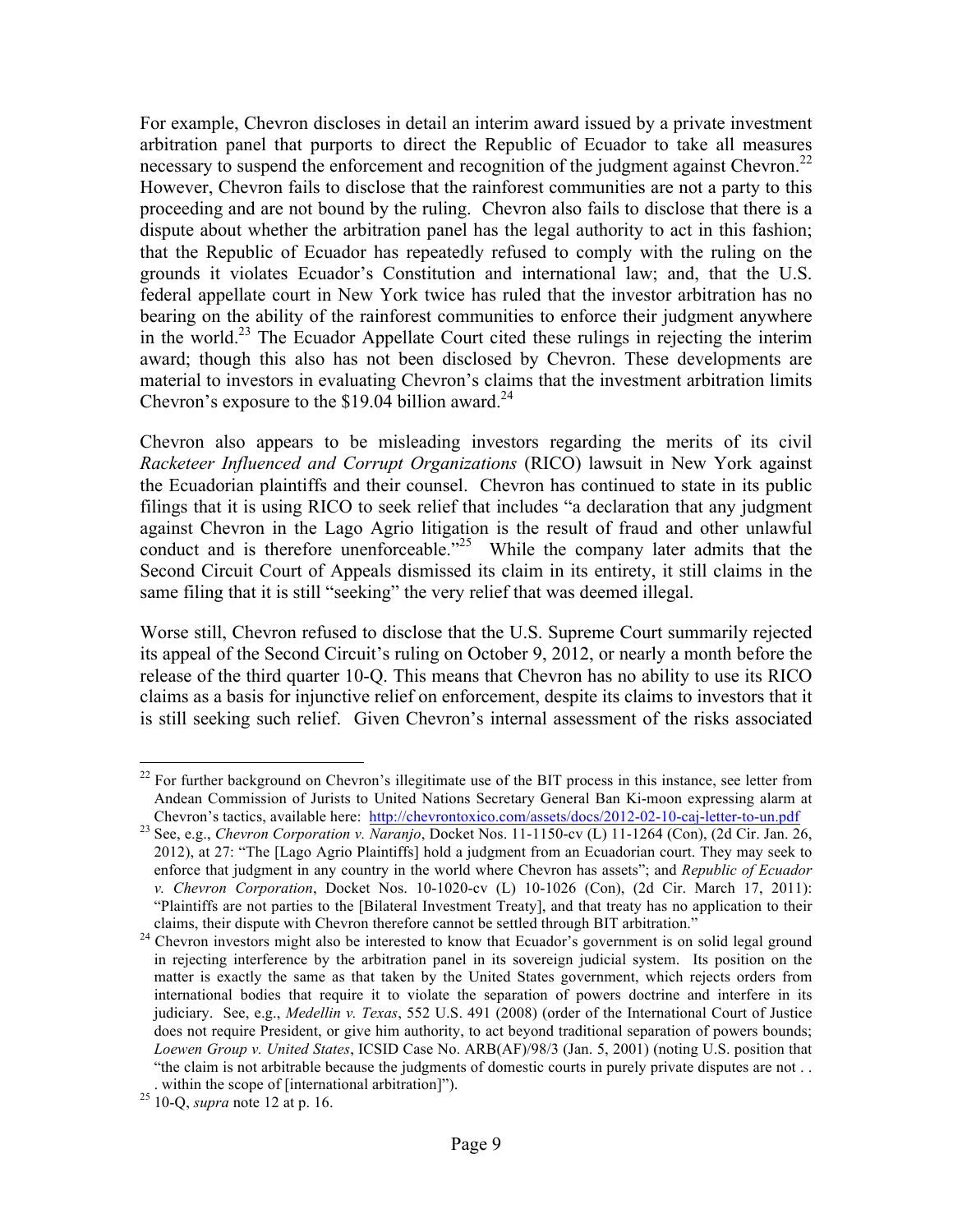with judgment enforcement – "irreparable injury...not remediable by money damages" – it is a material omission to not disclose the Supreme Court's decision foreclosing the possibility of injunctive relief to block asset seizure actions.

## **4. Misrepresentations as to Legal and Factual Merit**

Even though the Ecuador rainforest communities filed their claims in 1993, it was not until 2008 that Chevron first disclosed its potential liability from the action. In its public filings since that time, Chevron has repeated the exact same paragraph to explain why it believes the Ecuador judgments lacks legal merit:

As to matters of law, the company believes first, that the court lacks jurisdiction over Chevron; second, that the law under which plaintiffs bring the action, enacted in 1999, cannot be applied retroactively; third, that the claims are barred by the statute of limitations in Ecuador; and, fourth, that the lawsuit is also barred by the releases from liability previously given to Texpet by the Republic of Ecuador and Petroecuador and by the pertinent provincial and municipal governments.

There is substantial and irrefutable evidence that these assertions are either demonstrably false or misleading.

#### *a) The Ecuador court lacks jurisdiction over Chevron*

This argument is demonstrably false as evidenced by the fact Chevron submitted to jurisdiction in Ecuador and fully litigated the case there. Further, Chevron made repeated promises to a U.S. federal court that it would abide by the Ecuador court's jurisdiction when the case was first litigated in the United States.<sup>26</sup> On June 21, 2001, Chevron signed a stipulation that proves the company voluntarily subjected itself to the jurisdiction of Ecuador's courts as a condition precedent for the removal of the case from the  $U.S.^{27}$ The U.S. Second Circuit Court of Appeals reconfirmed Ecuador's jurisdiction over Chevron in a March 2011 ruling, noting that "Texaco assured the district court that it would recognize the binding nature of any judgment issued in Ecuador." The opinion from the Second Circuit then concluded,

As a result, that promise, along with Texaco's more general promises to submit to Ecuadorian jurisdiction, is enforceable against Chevron in this action and any future proceedings between the parties, including enforcement actions, contempt proceedings, and attempts to confirm arbitral awards.<sup>28</sup>

Even more recently, Judge Lewis A. Kaplan in New York – who has consistently ruled in Chevron's favor – specifically rejected Chevron's jurisdictional claim in July 2012. Kaplan ruled:

<sup>&</sup>lt;sup>26</sup> See, e.g., http://www.texaco.com/sitelets/ecuador/docs/motions\_to\_dismiss.pdf<br><sup>27</sup> Aguinda v. Texaco, 303 F.3d 470 (2d Cir. 2002) at 478-478.<br><sup>28</sup> Republic of Ecuador v. Chevron Corporation, supra note 12 at p. 6.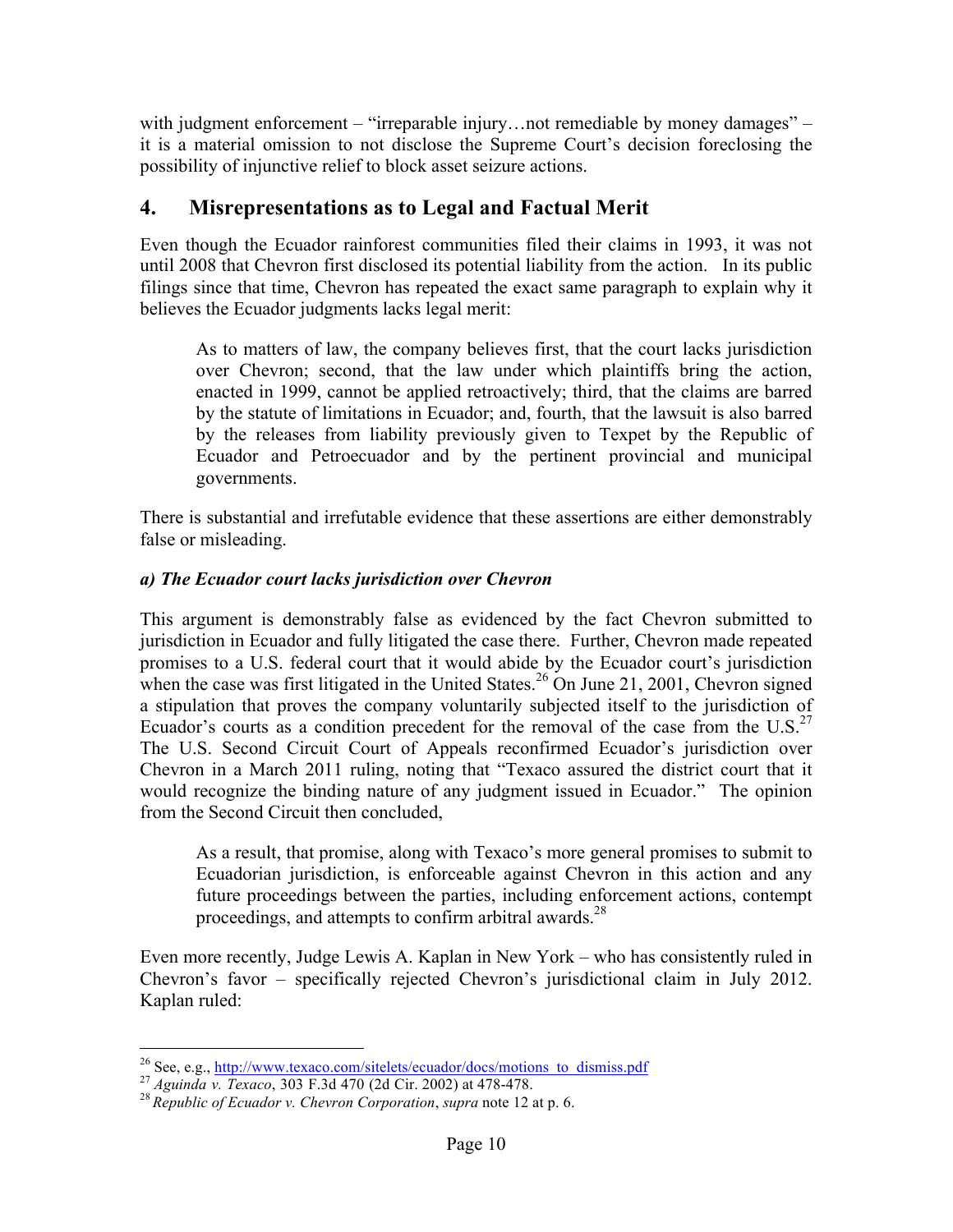Chevron's own evidence shows that Chevron did far more before the Lago Agrio court than contest personal jurisdiction…Chevron thus has failed to show that it is entitled to judgment as a matter of law foreclosing recognition or enforcement of the Judgment on the ground that the Ecuadorian court lacked jurisdiction over its person.<sup>29</sup>

Chevron's continued assertion in its public filings that the Ecuador courts have no jurisdiction over the company, after four rulings to the contrary in U.S. courts, is misleading.

#### *b) Ecuador's environmental law cannot be applied retroactively*

This assertion is demonstrably false and has been dismissed by every court to hear it. The key misrepresentation by Chevron is its failure to disclose that the *Aguinda* plaintiffs are using the referenced law, the 1999 Law of Environmental Management ("Ley de Gestion Ambiental"), for its *procedural provisions only*, rendering the retroactivity question moot. As a general matter of law in Ecuador (and the U.S.), a statute used for procedural purposes does not raise concerns regarding retroactivity except in rare circumstances inapplicable here. In Ecuador, that country's highest court has ruled in the *Delfina Torres* decision that the 1999 law can be applied retroactively - a decision Chevron fails to disclose, even though it was cited in the judgment against the company.

#### *c) Claims barred by the statute of limitations*

Chevron's assertion that the *Aguinda* claims are barred by the statute of limitations is also demonstrably false, as the company waived these defenses in the same Stipulation where it agreed to submit to jurisdiction in Ecuador as a condition of the removal of the case from U.S. federal court.<sup>30</sup> It is well-settled law that a statute of limitations defense, once waived, cannot be reasserted without the consent of the opposing party.<sup>31</sup> As such, the company's assertion that the *Aguinda* claims are barred by the statute of limitations is demonstrably false. The Ecuador courts also rejected this assertion when it was raised by Chevron.

#### *d) The claims are barred by a release given Texaco by the government of Ecuador and PetroEcuador*

Chevron's assertion is grossly misleading. The cited legal release from Ecuador's government expressly carves out the private claims being litigated in the *Aguinda* lawsuit (which were pending in U.S. federal court at the time the release was negotiated). The

<sup>&</sup>lt;sup>29</sup> *Chevron Corp. v. Steven Donziger, et. al;* Opinion on Partial Summary Judgment Motion (31 July 2012) at page 75.<br><sup>30</sup> *Aguinda*, 303 F.3d 470,475.

<sup>&</sup>lt;sup>31</sup> 56 Am.Jur., Waiver, s 24; *Gilbert v. Globe & Rutgers Fire Ins. Co.*, 91 Or. 59, 174 P. 1161, 178 P. 359, 3 A.L.R. 205 (holding that where a party intentionally relinquishes a known right by waiver, he cannot, without consent of his adversary, reclaim it)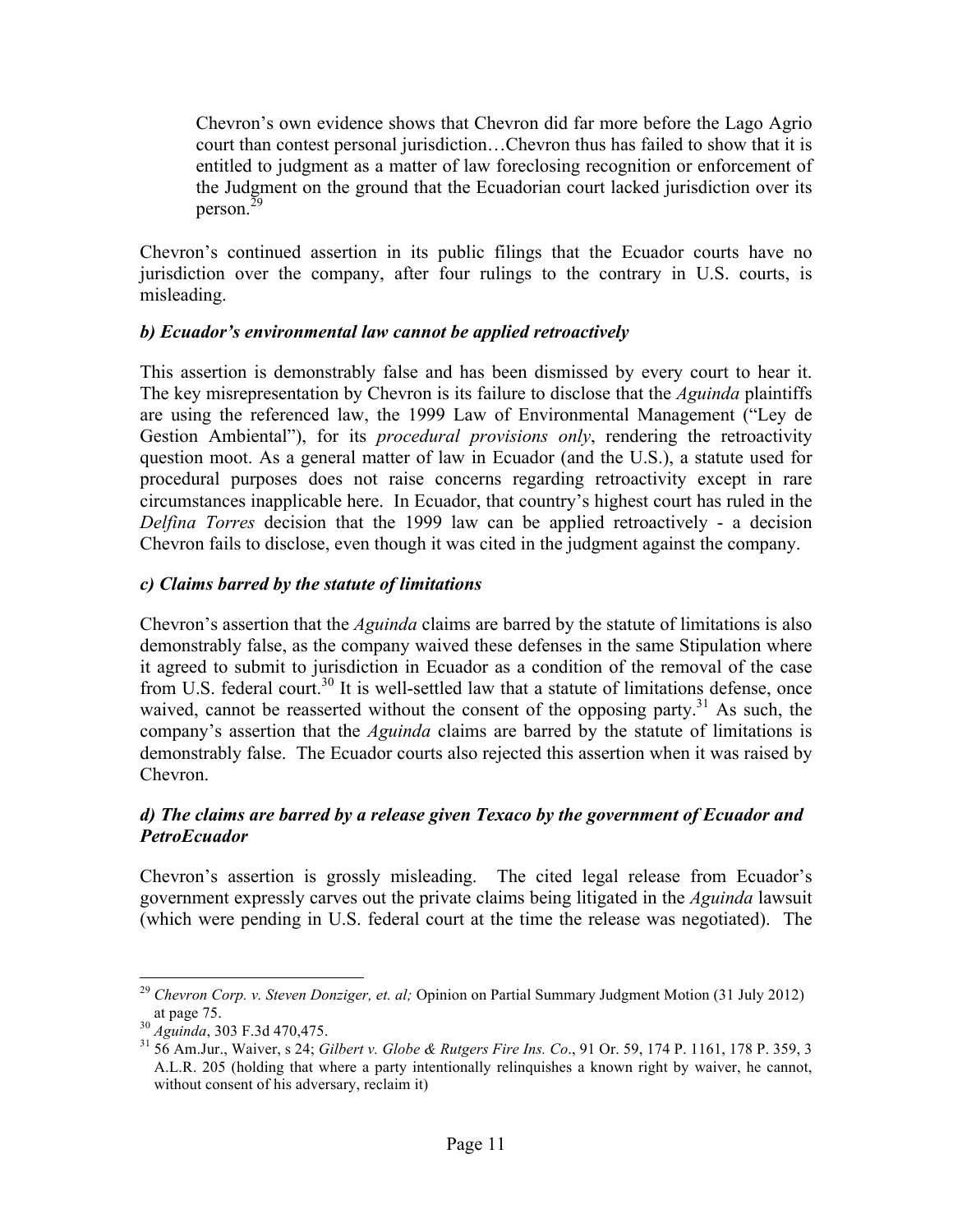plain language of the Memorandum of Understanding between Texaco and the Republic of Ecuador incorporates this express "carve out" language:

"The provisions of this [MOU] shall apply without prejudice to the rights possibly held by third parties for the impact caused as a consequence of the operations of the former Petroecuador-Texaco consortium."

Even Texaco's principal attorney who negotiated the agreement, Rodrigo Perez Pallares, acknowledged in sworn testimony in the U.S. that the release carves out third party claims of the type being litigated in the *Aguinda* case. The plaintiffs in *Aguinda* were not a party to the release, and the Ecuadorian Constitution bars the government from releasing the claims of private parties. No court in either Ecuador or the U.S. ever has accepted Chevron's claim that the release bars the *Aguinda* lawsuit. Chevron clearly misrepresents the scope of the release in its filings.

#### *e) "Texpet, a subsidiary of Texaco Inc., was a minority member of this consortium with Petroecuador, the Ecuadorian state-owned oil company, as the majority partner"*

While this statement is technically correct, this characterization of the relationship between Texpet and Petroecuador is materially misleading to investors as Chevron has refused to disclose that Texpet was the exclusive "operator" of the consortium. This is an undisputed fact and a key legal distinction for assigning liability as the Ecuadorian court found when it ruled that Chevron, as the operator of the concession and the śdesigner of all production infrastructure, can be held liable for 100% of the damage, not the 37.5% that Chevron claims corresponds to its ownership share in the consortium.

#### *f) Misrepresentations as to the so-called "remediation"*

In addition to its misrepresentations as to the legal merits of the case, Chevron has continued to distort the evidentiary record -- in particular, by hiding the inadequate and possibly fraudulent nature of the "remediation" the company performed to secure its limited release from the Government of Ecuador:

With regard to the facts, the company believes that the evidence confirms that Texpet's remediation was properly conducted and that the remaining environmental damage reflects Petroecuador's failure to timely fulfill its legal obligations and Petroecuador's further conduct since assuming full control over the operations. $32$ 

Chevron's claim that the remediation was "properly conducted" is factually untrue according to the evidence at trial. The Ecuador court's judgment considered the remediation issue at length and concluded "the environmental conditions are similar in all sites even though in these the aforementioned remediation labors have taken place."<sup>33</sup>

<sup>&</sup>lt;sup>32</sup> 10-Q, *supra* note 12 at p. 16.<br><sup>33</sup> Ruling of Presiding Judge Nicolas Zambrano Lozada, Provincial Court of Sucumbios, 14 February 2011, p.34 and p.104-106.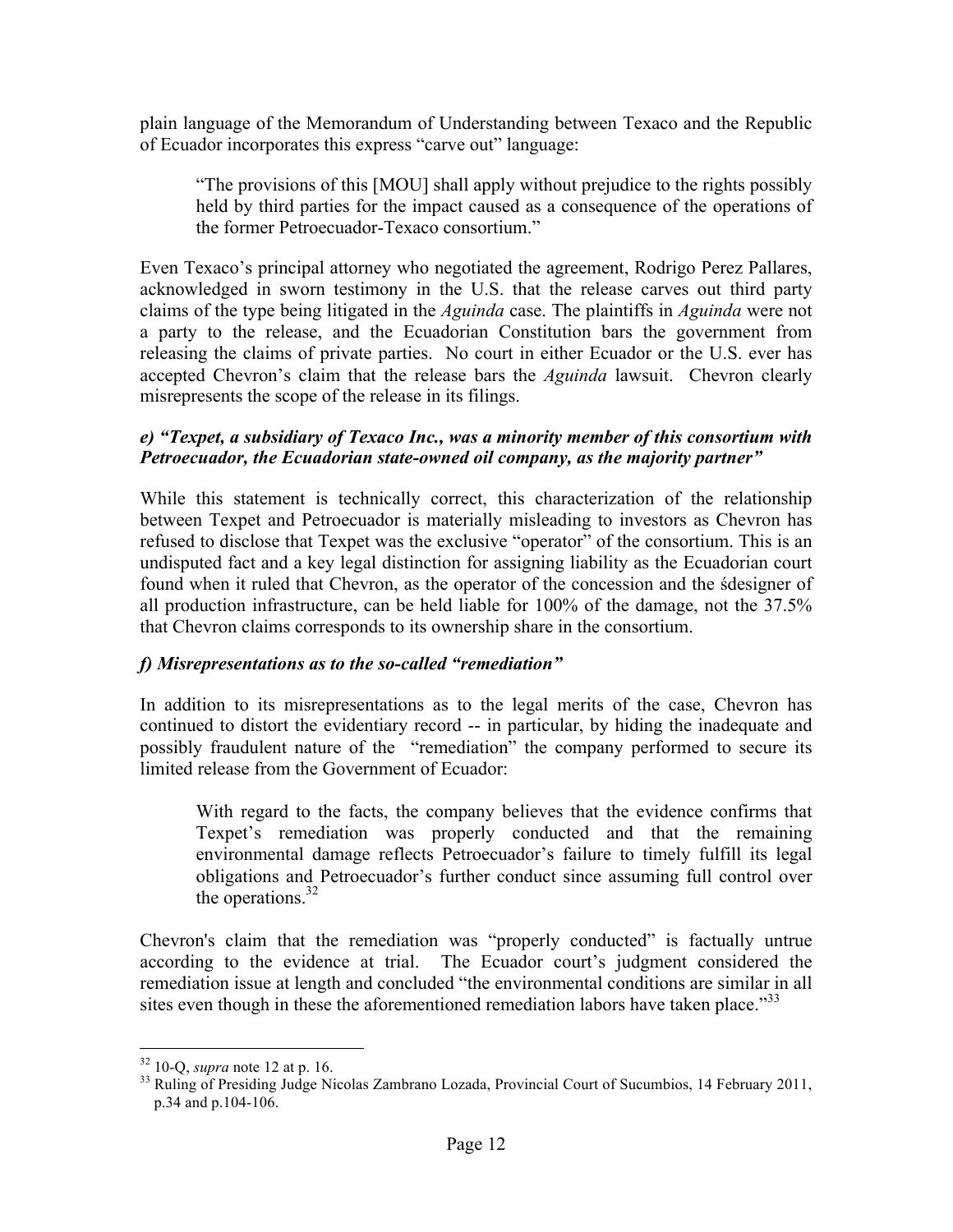## **5. Mischaracterizations of the Lawsuit as a Fraud**

Perhaps the most misleading of Chevron's claims is the repeated characterization of the Ecuador judgment as a product of "fraud" and misconduct. Chevron makes this claim throughout its public filings. It also conveys this sentiment directly to investors at every opportunity, such as the last time Chevron CEO Watson joined a quarterly earnings calls with analysts. On that call, Watson stated:

Now, when it comes to Ecuador, that has been in the news as well… And I think it's generally acknowledged that this case is a product of fraud. Most of us know that. This is a collaboration between corrupt plaintiff's lawyers in the U.S. and a corrupt judiciary in Ecuador*.* 34

During the same conference call, Watson also referred to the case as "an elaborate fraud" and said the judgment was the product of "collusion."<sup>35</sup> Watson clearly has leveraged his personal credibility to signal to Chevron's investors that the lawsuit in Ecuador does not have merit and, by extension, they should discount the risk to the company. Yet the evidence that Chevron submitted to Ecuador's courts during the trial directly contradicts this position. Chevron submitted more than 50,000 chemical sampling results to the Ecuador trial court and its own data proved that 79% of its well sites remain contaminated in violation of Ecuadorian legal norms, and 91% violate international legal norms. Data from Chevron auditor Fugro-McClelland and two other court-nominated Chevron experts corroborated these extraordinarily high levels of contamination.<sup>36</sup> Thus far from being an "elaborate fraud," the Ecuador court's findings were based to a great degree on Chevron's own evidence, a fact Watson has continued to hide from investors.

The other key omission in Chevron's fake fraud narrative is the fact that 18 different U.S. trial courts have specifically rejected Chevron's attempts to obtain rulings that the Ecuador judgment was illegitimate.<sup>37</sup> Below are excerpts from just five of these rulings that refute the company's assertions:

- In the District of Vermont, a judge conducted a review of Chevron's so-called fraud evidence and concluded "the Court is satisfied that no evidence of fraud, false pretenses or undue influence appears."<sup>38</sup>
- In the District of Massachusetts, the court rejected Chevron's claims and also noted "that several other district courts have expressly denied the applicants' requests to invoke the crime-fraud exception with respect to other respondents."<sup>39</sup>
- Another ruling in Massachusetts rejected Chevron's claims and found that Chevron "has not shown Respondent engaged in or intended any criminal or fraudulent activity."<sup>40</sup>

<sup>&</sup>lt;sup>34</sup> Chevron Q4 2011 Earnings Conference Call Transcript, Jan. 27, 2012. (emphasis added.)<br>
<sup>35</sup> *Ibid.*<br>
<sup>36</sup> source from Evidence Summary<br>
<sup>37</sup> http://chevrontoxico.com/assets/docs/2012-chevrons-losses.pdf<br>
<sup>38</sup> *Chevro*